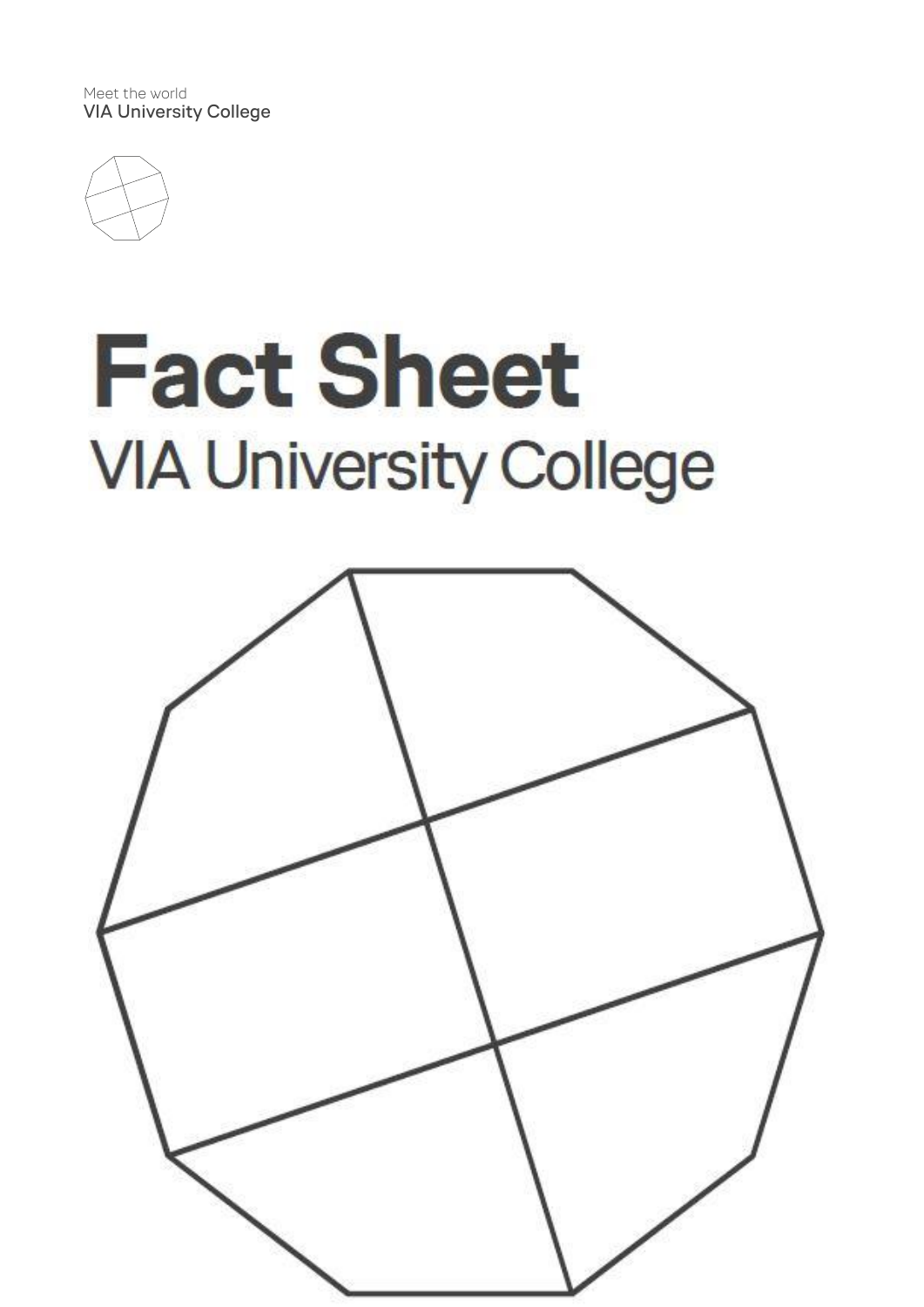## **VIA University College**

| <b>Name of Institution</b>                | <b>VIA University College</b>                                                                        |
|-------------------------------------------|------------------------------------------------------------------------------------------------------|
| <b>Erasmus Code</b>                       | DK RISSKOV06                                                                                         |
| <b>Head of Institution</b>                | <b>Harald Mikkelsen</b><br>Rector                                                                    |
| <b>Contact</b>                            | T: +45 87 55 00 00<br>E: international@via.dk<br>W: en.via.dk                                        |
| <b>Address</b><br>VIA has 8 main campuses | <b>Aarhus Campus C</b><br>Ceresbyen 24<br>DK-8000 Aarhus C<br>T: +45 87 55 00 10                     |
|                                           | Therese Nørgreen: tnoe@via.dk<br>Anne-Mette Nystrøm: amsj@via.dk<br>Anne Haugaard Junge: annh@via.dk |
|                                           | Filmbyen 4<br>DK-8000 Aarhus C<br>T. +45 87 55 00 00                                                 |
|                                           | Rikke Hedegaard Thomsen: riht@via.dk                                                                 |
|                                           | <b>Aarhus Campus N</b><br>Hedeager 2<br>DK-8200 Aarhus N<br>T: +45 87 55 00 00                       |
|                                           | Gitte Juul Johansen: gjj@via.dk<br>Camilla Kjærholdt Israelsen: cki@via.dk                           |
|                                           | <b>Campus Horsens</b><br>Chr. M. Østergaards Vej 4<br>DK-8700 Horsens<br>T.: +45 87 55 40 00         |
|                                           | Anna Kronborg Bell: <u>bell@via.dk</u><br>Monika Matula Lauritsen: moml@via.dk                       |
|                                           | <b>Campus Herning</b><br><b>Birk Centerpark 5</b><br>DK-7400 Herning<br>T: + 45 87 55 05 00          |
|                                           | Rikke Schmidt: riks@via.dk                                                                           |
|                                           | <b>Campus Viborg</b><br>Prinsens Allé 2<br>DK-8800 Viborg<br>T: +45 87 55 00 25                      |
|                                           | Birgitte Vigsø Henningsen: byh@via.dk                                                                |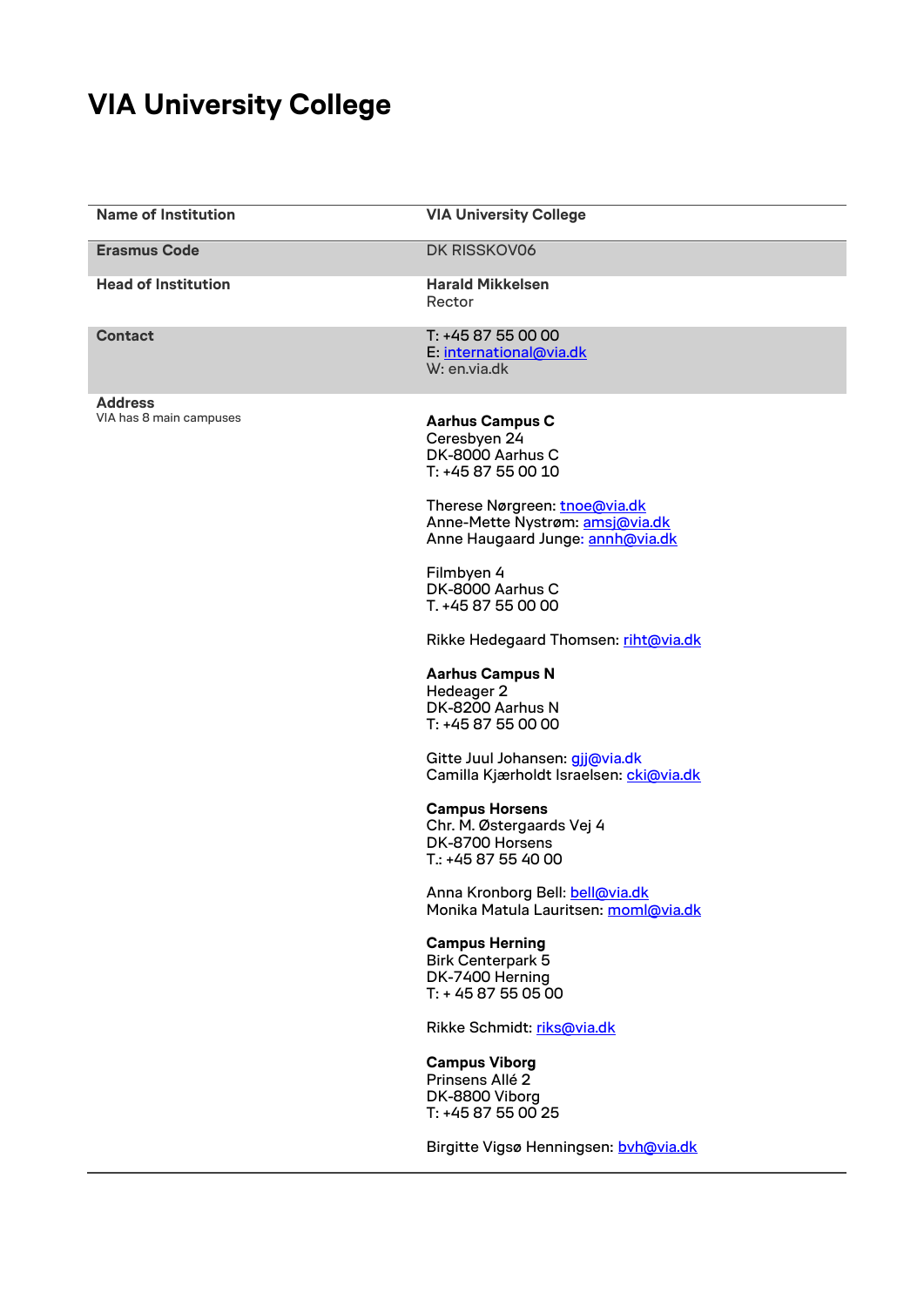**The Animation Workshop** Kasernevej 5 DK-8800 Viborg T: +45 87 55 49 00

Rikke Schmidt: [riks@via.dk](mailto:riks@via.dk)

#### **Campus Holstebro**

Gl. Struervej 1 DK-7500 Holstebro T.: +45 87 55 00 30

Alice Randi Hansen: [ah@via.dk](mailto:ah@via.dk)

#### **Campus Randers**

Jens Otto Krags Plads 3 DK-8900 Randers C T.: +45 87 55 00 15

#### Alice Randi Hansen: [ah@via.dk](mailto:ah@via.dk)

#### **BA Programmes in English**

VIA University College offers full degree programmes within animation, business, construction, design, engineering and health.

Explore our full degree programmes at: en.via.dk/programmes/fulldegree

Architectural Technology & Construction Management Character Animation Civil Engineering Climate & Supply Engineering Computer Graphic Arts Construction Technology Design & Business (Bachelor top up. AP degree required.) Global Business Engineering Global Nutrition & Health Graphic Storytelling International Sales & Marketing Management (Bachelor top up. AP degree required.) Materials Science Engineering Mechanical Engineering Software Technology Engineering Value Chain Management

### **AP degree programmes**

VIA Design, Technology & Business (AP degree) Marketing Management (AP degree)

#### **BA programmes in Danish**

Please find short descriptions of our Danish-language

programmes, including content and professional profile

at: https://en.via.dk/academic-partnerships

?accordion=programmes in danish

#### **Exchange Programmes**

VIA University College offers exchange programmes within business, construction, design, engineering, education & social studies and health.

Explore our exchange programmes at: en.via.dk/programmes/exchange

Architectural Technology & Construction Management Business and Communication Civil Engineering Design and Business Early Childhood Education & Preschool Teaching Film and Transmedia Storytelling - The Fashion **Experience** Global Nutrition and Health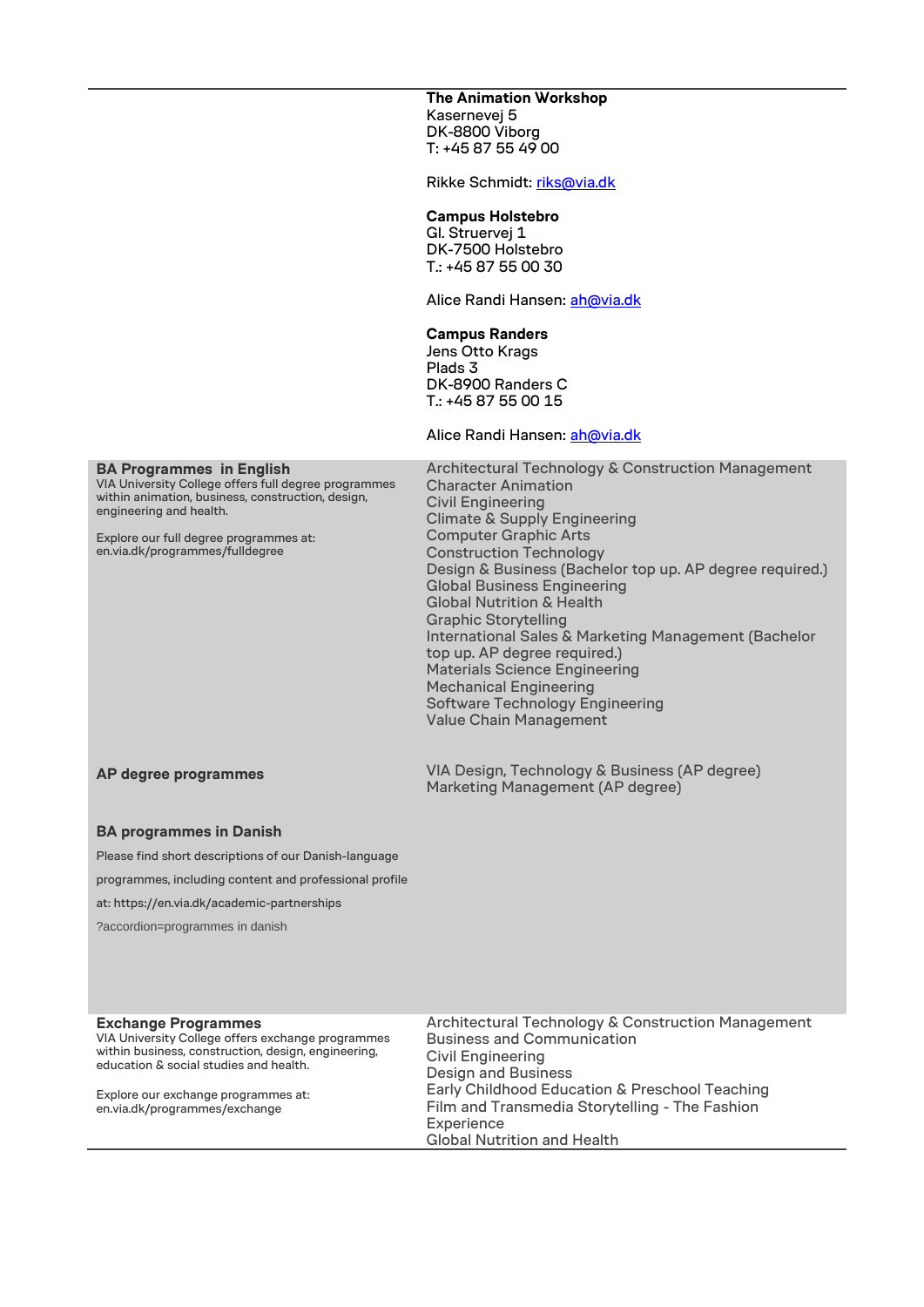|                                                                                                  | Head - Heart - Hands<br>Healthcare in a global community (Nursing)<br>International Class in Teacher Education<br>Materials Science and Product Design<br><b>Mechanical Engineering</b><br>Nature in Social Education<br>NSX: New Screens Experience<br>Occupational Therapy (shorm term course)<br>Outdoor Play & Learning<br><b>Psychomotor Therapy</b><br>Social Entrepreneurship<br><b>Software Engineering</b><br>Value Chain Management<br>Working in the Context of Conflict & Disaster |
|--------------------------------------------------------------------------------------------------|------------------------------------------------------------------------------------------------------------------------------------------------------------------------------------------------------------------------------------------------------------------------------------------------------------------------------------------------------------------------------------------------------------------------------------------------------------------------------------------------|
| <b>VIA Summer School</b><br>Explore our summer schools at:<br>en.via.dk/programmes/summerschools | Danish Language and Culture<br>Deep Dive into Entrepreneurship<br><b>Multi Storey Timber Construction</b><br>Sustainable Food<br>UN's 17 Sustainable Development Goals<br>Welfare Technology and Dementia                                                                                                                                                                                                                                                                                      |
|                                                                                                  |                                                                                                                                                                                                                                                                                                                                                                                                                                                                                                |

| Language(s) of Instruction                       | English                                                                                                                                                                                                                                                                                                                                                                     |
|--------------------------------------------------|-----------------------------------------------------------------------------------------------------------------------------------------------------------------------------------------------------------------------------------------------------------------------------------------------------------------------------------------------------------------------------|
| <b>Language Requirements</b>                     | <b>Exchange programmes / Summer Schools</b><br>English B2 for exchange programmes.                                                                                                                                                                                                                                                                                          |
| <b>Academic Calendar</b>                         | Please visit the individual programme website.                                                                                                                                                                                                                                                                                                                              |
| <b>Application Deadlines</b>                     | <b>Exchange</b><br>1 May (for Autumn intake)<br>Online application opens 1. February 2020<br>1 November (for Spring intake)<br>Online application opens 1. August 2020<br>Note: Not all programmes has February intake<br>Please note there may be specific application dates for<br>some courses. Please check course website.<br><b>VIA Summer School</b><br>1 April 2020 |
| <b>Application Procedure</b>                     | Please go to our website<br>en.via.dk/programmes/admissions for more information.<br>You will also find a description of procedures and<br>admission requirements under each programme.                                                                                                                                                                                     |
| <b>Accommodation</b>                             | There are several accommodation possibilities and price<br>levels. Read more about housing and the options in each<br>of VIA's campus cities here.                                                                                                                                                                                                                          |
| <b>Welcoming Programme</b>                       | We have a welcoming programme for all our study<br>programmes to ensure a smooth arrival.                                                                                                                                                                                                                                                                                   |
| <b>Living Expenses and Practical Information</b> | On our website en.via.dk, you can find practical<br>information under en.via.dk/programmes/student-life.                                                                                                                                                                                                                                                                    |